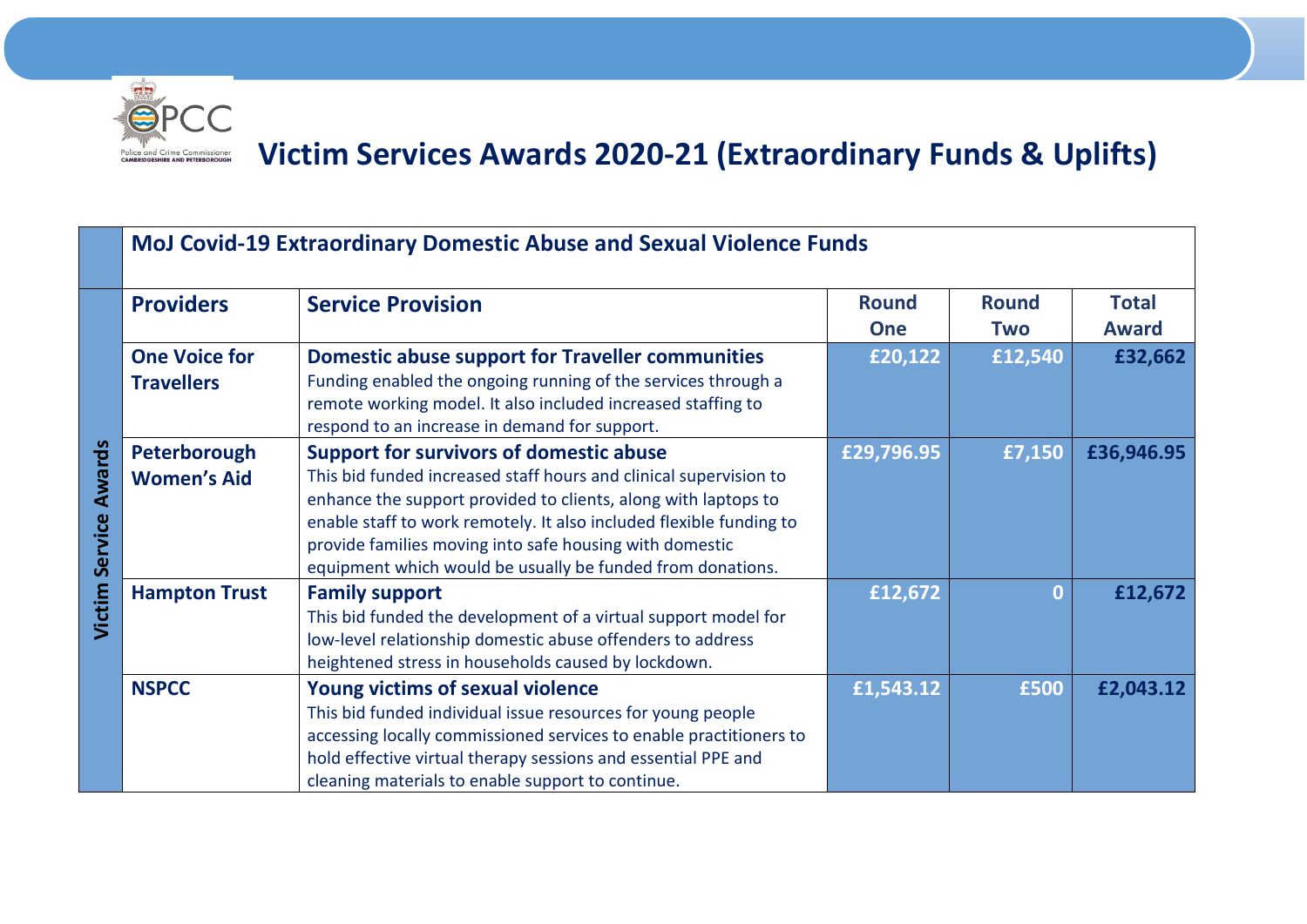|  | <b>Refuge</b>                             | <b>Support for survivors of domestic abuse</b>                        | £26,713.24 | £18,420 | £45,133.24 |
|--|-------------------------------------------|-----------------------------------------------------------------------|------------|---------|------------|
|  |                                           | These funds provided increased staff hours to enhance the support     |            |         |            |
|  |                                           | provided to clients. It also provided flexible funding to provide     |            |         |            |
|  |                                           | families moving into safe housing with domestic equipment which       |            |         |            |
|  |                                           | would be usually be funded from donations.                            |            |         |            |
|  | <b>Embrace - Child</b>                    | Therapeutic support for young victims of crime                        | £37,400    | £13,920 | £51,320    |
|  | <b>Victims of Crime</b>                   | This bid funded additional trauma informed counselling and            |            |         |            |
|  |                                           | emotional support as well as extra case workers to triage, and carry  |            |         |            |
|  |                                           | out safeguarding and case management requirements.                    |            |         |            |
|  | <b>Choices</b>                            | Support for historic, childhood, sexual abuse                         | £27,228.41 | £11,480 | £38,708.41 |
|  |                                           | Funding provided an increase in staff hours to support and manage     |            |         |            |
|  |                                           | an increase in demand and need for counselling provision. The         |            |         |            |
|  |                                           | funding included resources to enable the service to evolve into a     |            |         |            |
|  |                                           | new way of working.                                                   |            |         |            |
|  | <b>Family Action</b>                      | <b>Supporting young victims of crime</b>                              | £23,056.80 | £2,100  | £25,156.80 |
|  |                                           | This bid funded increased staff hours and resources to respond to     |            |         |            |
|  |                                           | an increase in demand for support for children affected by            |            |         |            |
|  |                                           | domestic abuse. It also provided additional resource for families     |            |         |            |
|  |                                           | affected by child to parent violence through the virtual delivery of  |            |         |            |
|  |                                           | family-support interventions.                                         |            |         |            |
|  | <b>Cambridgeshire</b>                     | <b>Support for Deaf victims of domestic abuse</b>                     | £9,941.71  | £2,570  | £12,511.71 |
|  |                                           | This provided funds for additional staff and technology to meet       |            |         |            |
|  | <b>Deaf Association</b>                   | increased demand for services for a traditionally hard to reach       |            |         |            |
|  |                                           | group of survivors. It enabled staff to quickly respond to vulnerable |            |         |            |
|  |                                           | victims through 1-1 video conferencing and to manage an               |            |         |            |
|  |                                           | increased workload.                                                   |            |         |            |
|  | <b>The Meadows</b>                        | <b>Support for female survivors of domestic abuse</b>                 | £13,825.94 | £13,900 | £27,725.94 |
|  | <b>Children and</b><br><b>Family Wing</b> | The grants enabled an increase in staff hours to meet increased       |            |         |            |
|  |                                           | demand; technology to develop virtual support model and clinical      |            |         |            |
|  |                                           | supervision for staff. Essential PPE and cleaning supplies were also  |            |         |            |
|  |                                           | funded to enable services to continue running.                        |            |         |            |